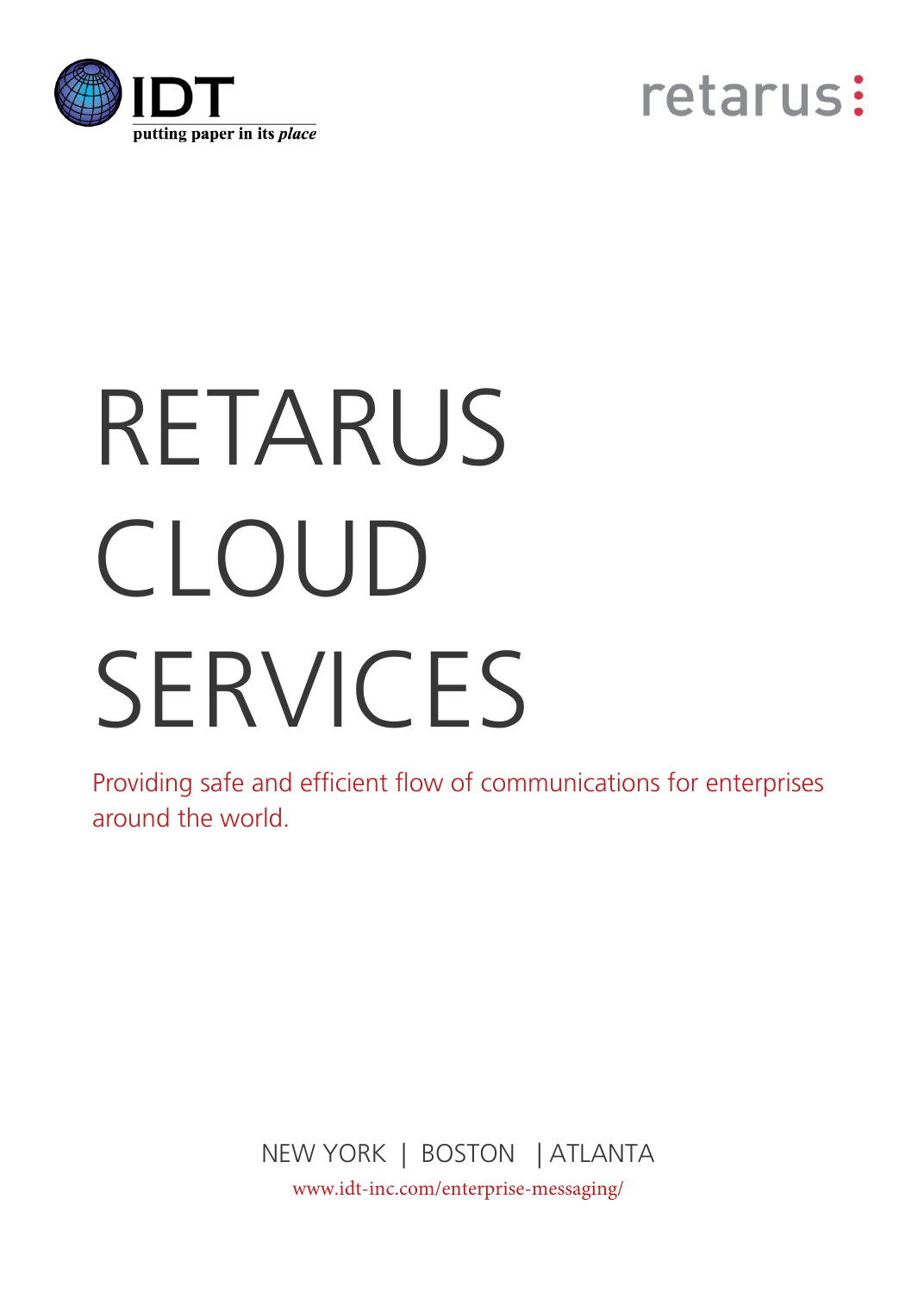

# retarus:

# About Retarus

Retarus is a leading provider of cloud-based messaging; including Fax, SMS, and E-Mail Security. For 25+ years, Retarus' solutions have optimized communication processes, ensuring business continuity and highest levels of security and performance. Industry leaders of Fortune 500 companies in Banking, Finance and Health Care in addition to Adidas, Bayer, Continental, DHL, Honda, Puma, and Sony, etc. rely on Retarus' messaging services to exchange mission-critical business documents.



Retarus' vision is to create the perfect network for the global economy. Retarus manages the safe and efficient flow of information for enterprises around the world.

# Global Delivery Network

Retarus operates data centers in the US, Germany, Switzerland and APAC. Tier 3 DCs SSAE16 audited in US (in combination with ISAE3402 in rest of the world) in both Retarus-owned facilities and leased, carrier grade facilities.



SAT JANUARY 2018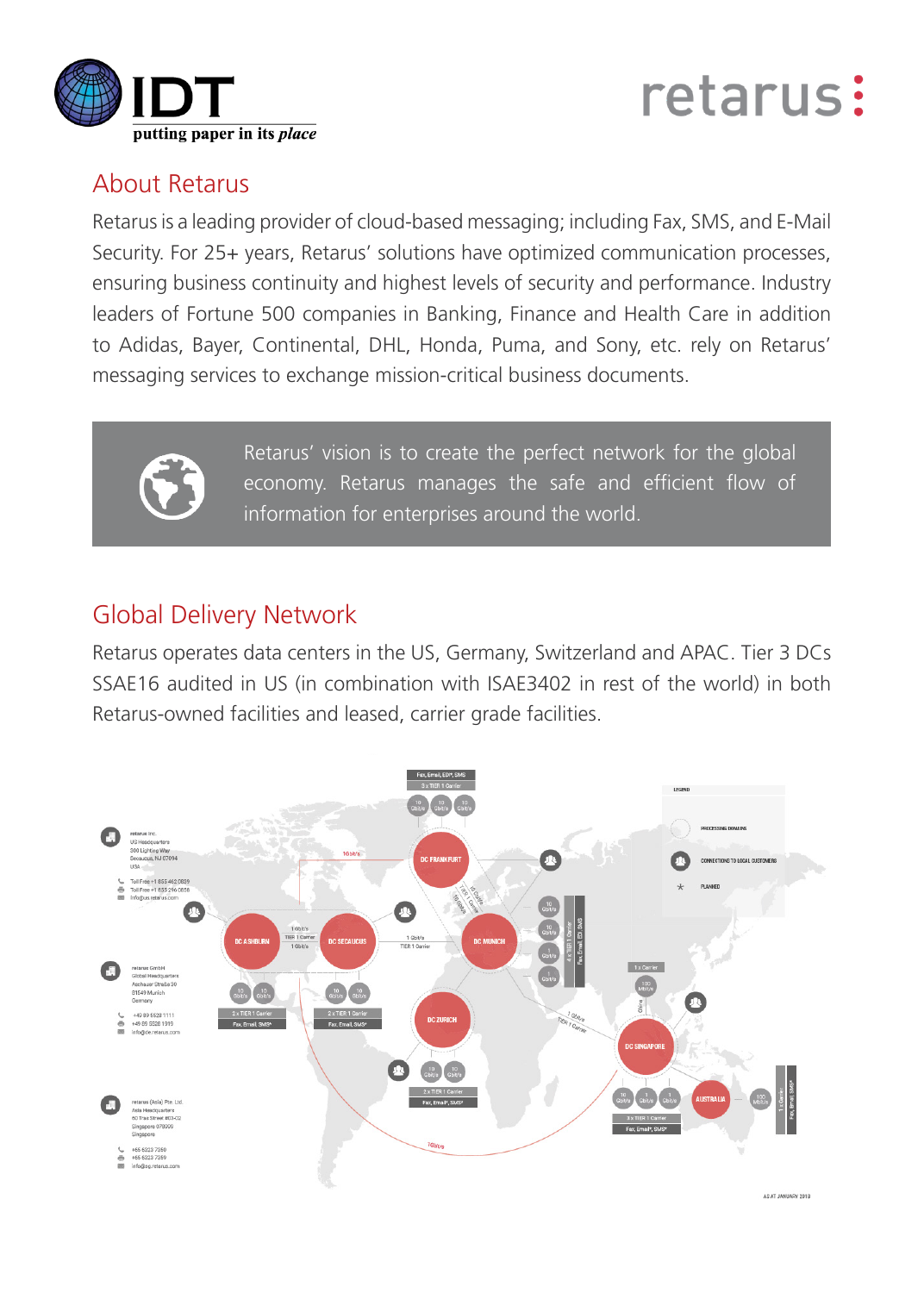

# retarus:

### Retarus Cloud Fax Services

Retarus provides a comprehensive range of cloud fax and messaging services – including Desktop Services such as Retarus Fax-to-email and Retarus Mail2Fax, Retarus Faxolution for Notes, Retarus Faxolution for Exchange, and Retarus Fax for Windows and Application Services such as Retarus Faxolution for Applications.

# Retarus Enterprise SMS Services

Retarus Enterprise SMS Services make it easy to quickly send and receive messages via email clients, Microsoft Exchange environments, and SAP systems, as well as hostbased applications and web applications. Inbound services include Retarus SMS to applications, Retarus SMS2Mail and the outbound services include Retarus SMS for applications, Retarus SMS for SAP, Retarus Mail2SMS, and Retarus WebExpress.

# Retarus E-Mail Security

Retarus offers a new dimension of email security. By utilizing Retarus Patient Zero Detection's innovative technology in conjunction with Retarus' multiple virus scanners, companies can rapidly detect new viruses and reliably protect their infrastructure from attacks. Retarus E-Mail Security's filtering functions block emails known to be infected before they can find their way into the IT infrastructure.













# Customer Scenarios

### PAYMENT REMINDERS

Customers who are late with payments receive a reminder via SMS, demonstrably improving the payment behavior of customers in default.

### SECURE DATA EXCHANGE

Exchanging sensitive data reliably Retarus E-Mail Encryption helps nursing homes exchange sensitive information via encrypted emails in compliance with data protection regulations.

#### MULTI CHANNEL

Allowing companies to seamlessly contact customers through their preferred channel of communication, such as email or fax via Retarus WebExpress.